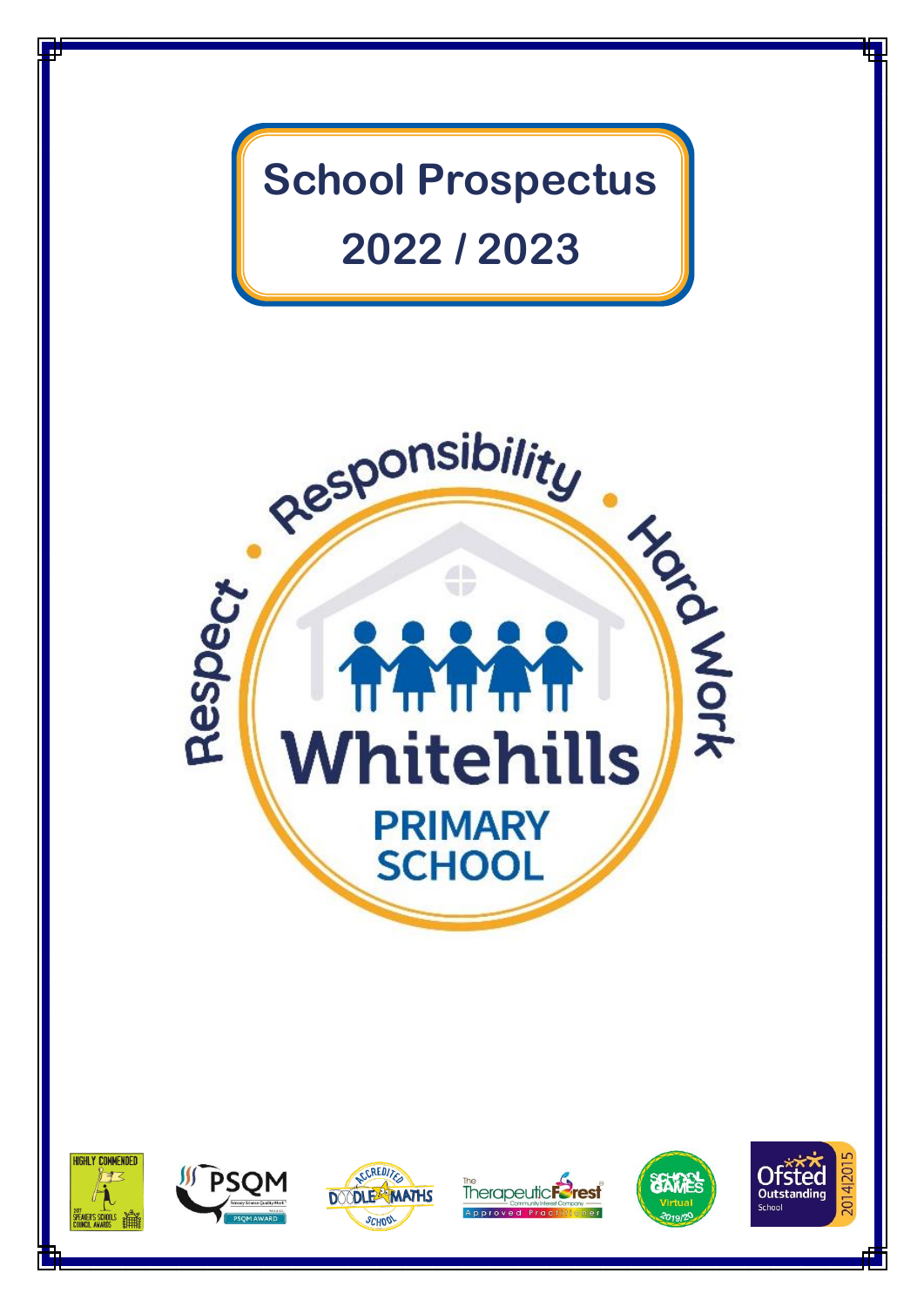Dear Parents / Carers,

A warm welcome to Whitehills Primary School. This is a happy and caring school where we encourage a love of learning and a striving for excellence.

We are very proud to be classified by Ofsted - one of the few schools in Northamptonshire - as "outstanding" in all areas of our work. This does not happen by chance, but as a result of the hard work and effort of children, teachers, parents and governors of our school.

At Whitehills Primary School, we believe in putting children first. The whole school community works extremely hard to ensure the best possible experience is available for all the children in the school. Teaching and non-teaching staff, governors, parents, friends and children all share this common outlook and aim to provide the highest quality teaching and learning for your child.

The school has on site a dedicated library, IT suite and studio. We also have extensive grounds, which incorporate a pond, an outdoor gym, an outdoor learning space, a wild area and spinney, a quiet garden where the children can sit and play games or simply chat, an outdoor reading area, thus allowing us wonderful opportunities to extend their learning beyond the classroom environment. We are very privileged to have a qualified Therapeutic Forest School Practitioner who has dedicated time to support our children develop a love of the outdoors.

We have further developed our outdoor areas with three swing bay frames that our children love. On our tarmac areas we provide toys and games for the children. We also have a tyre park, an adventure trail and outdoor gym.

The school brochure gives prospective parents a flavour of our school. During lockdown we also produced a virtual video tour which can be accessed on our school website. However, it is no substitute for visiting us and seeing us in action. We look forward to welcoming you to Whitehills.

Natalie James Headteacher

**1**

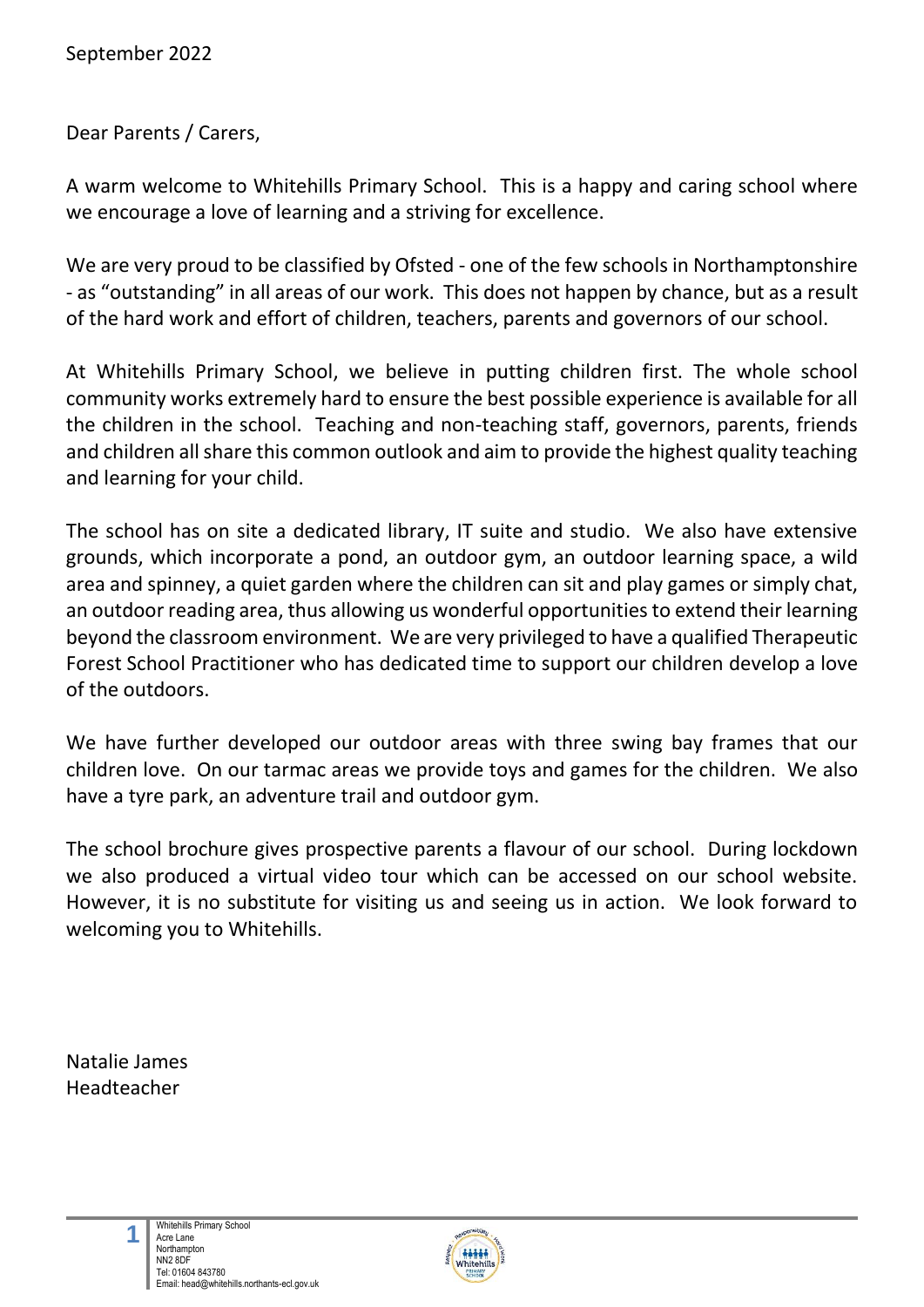The staff and Governors at Whitehills Primary School believe that the education we provide should influence and reflect the kind of society we want for our children in the future. It is important, therefore, to recognise a broad set of common values that underpin and inform all that we do. Our core values, hard work, respect and responsibility ensure everyone in our community will achieve their potential, feel happy, safe and secure and will develop the skills needed for their future learning journey.

We believe that these are the key attributes to success for life.

## **Our Aims**

Specifically, our school should be a place where:

- Everyone feels valued, safe, happy and secure
- Positive relationships are promoted between everyone
- Everyone is treated as an individual and their self-esteem is encouraged
- All children are enabled to make the very best progress through effort and displaying the right attitude
- Good choice of behaviour is promoted at all times
- Everyone participates in a curriculum that takes account of the richness and diversity of the world's cultures so that they can develop understanding
- Everyone feels free from harassment and discrimination
- Everyone has equality of opportunity and respect for people of different racial, ethnic, sexual and cultural backgrounds
- Everyone develops a feeling of community which prepares them for their role in their wider community
- Everyone can respect their environment
- Everyone is trustworthy, honest and open

## **Parents and School Partnership**

We recognise that parents are the main educators of children. We feel that home-school links are the most important aspect of a child's education and these are encouraged in a variety of ways. We like parents to feel welcome in school at all times, to share with school staff their mutual interest and concern for their child's education and to be informed of any changes and developments in the school curriculum.

We are regularly in touch with parents through newsletters, ParentMail and Facebook stating all the school's activities and we endeavour to maintain close contact at all times between parents and teachers. We encourage all parents to receive our newsletter by email via our ParentMail facility as we are a 'paperless' school.

A Termly Learning Conference is held during the autumn term for parents to meet the new teachers and see how their children have settled in. A second one is held later in the academic year to discuss progress and targets. At these sessions there will be an opportunity to see your child's work in detail and to gather information about the progress your child has made along the National Curriculum. A written report is sent home during the summer term with the opportunity for parents to see teachers if they wish to discuss the report.

**2**

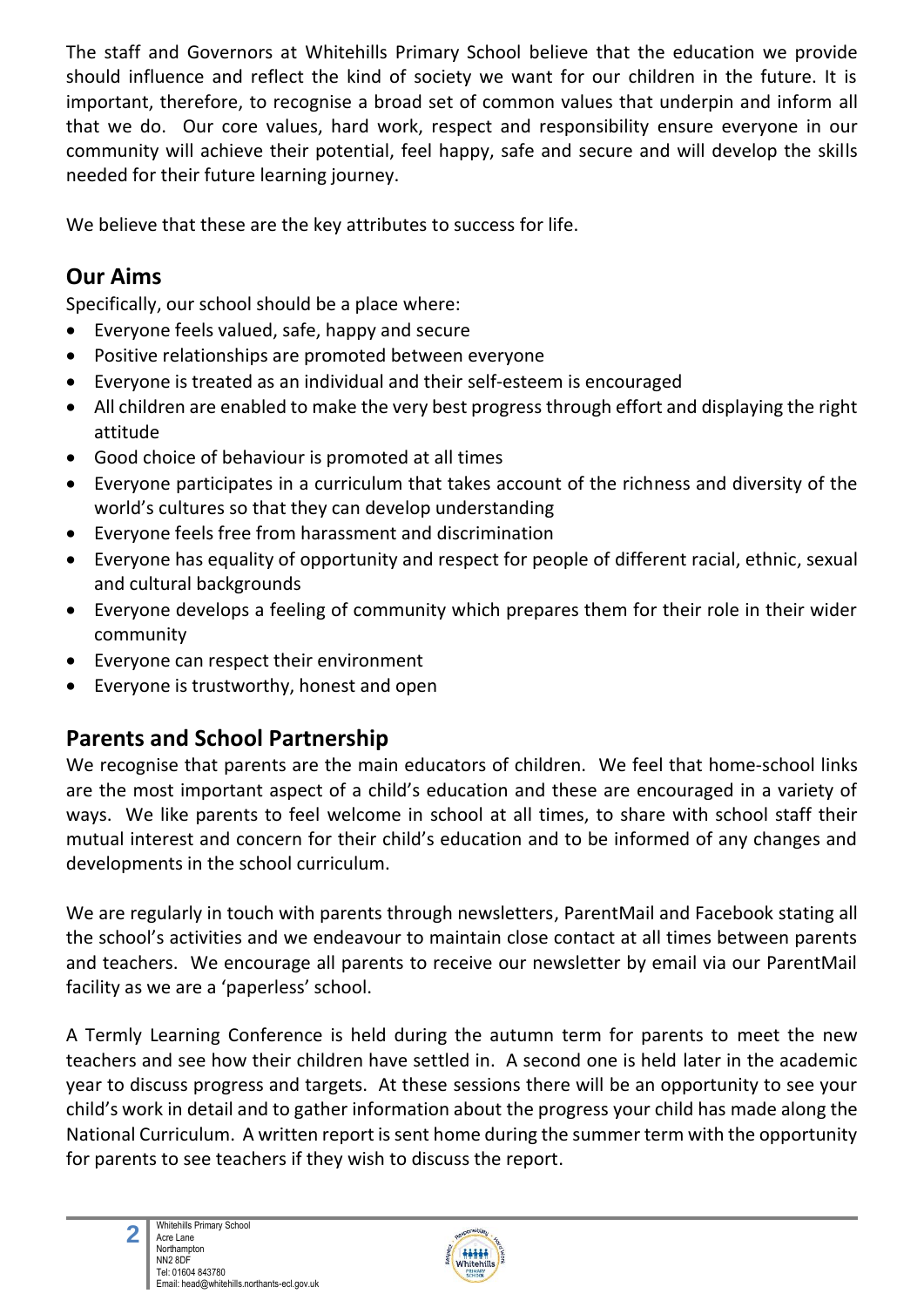#### **Admissions**

60 pupils are admitted to school in the September following their 4th birthday. Attendance is part-time at first, but all the children are full time before the end of September, which provides opportunities for settling in and initial liaison with parents.

We feel that it is most important to make your child's first experience of school a very happy one and we aim to achieve this by careful induction of our Foundation Stage 2 children coming into school.

To help us make the transition from home to school as smooth as possible we have a range of pre-school procedures which includes:

- An opportunity for the children to visit the school with their parents.
- An information evening held in the summer term when parents have the opportunity to meet the teachers, to ask questions about the school and to ask about the principles and policies we believe in. There is an opportunity for parents to find out how best to support their children and how that support can continue throughout their child's school life.
- Prior to starting school, in July, the class teacher visits each child at home to introduce herself and answer any last-minute queries.

During their first year at school, the children will complete a baseline assessment in September and continue to work towards the Early Learning Goals as started at Nursery School.

All pupils will have the opportunity to develop in 5 areas – physically, socially, emotionally, aesthetically and intellectually. Above all, children will be encouraged to participate fully in all school activities and in so doing, experience pleasure, satisfaction and success.

We do have a school uniform, which is predominantly royal blue and gold.

All items of uniform can be bought at:

#### **STEVENSONS 40 – 42 ABINGTON SQUARE NORTHAMPTON NN1 4AA**

Tel: 01604 635828 [www.stevenson.co.uk](http://www.stevenson.co.uk/) [northamptonbranch@stevensons.co.uk](mailto:northamptonbranch@stevensons.co.uk)

We do ask that all items of clothing and possessions are clearly labelled with your child's name. Please do take time to label everything – you would be surprised what can get lost!

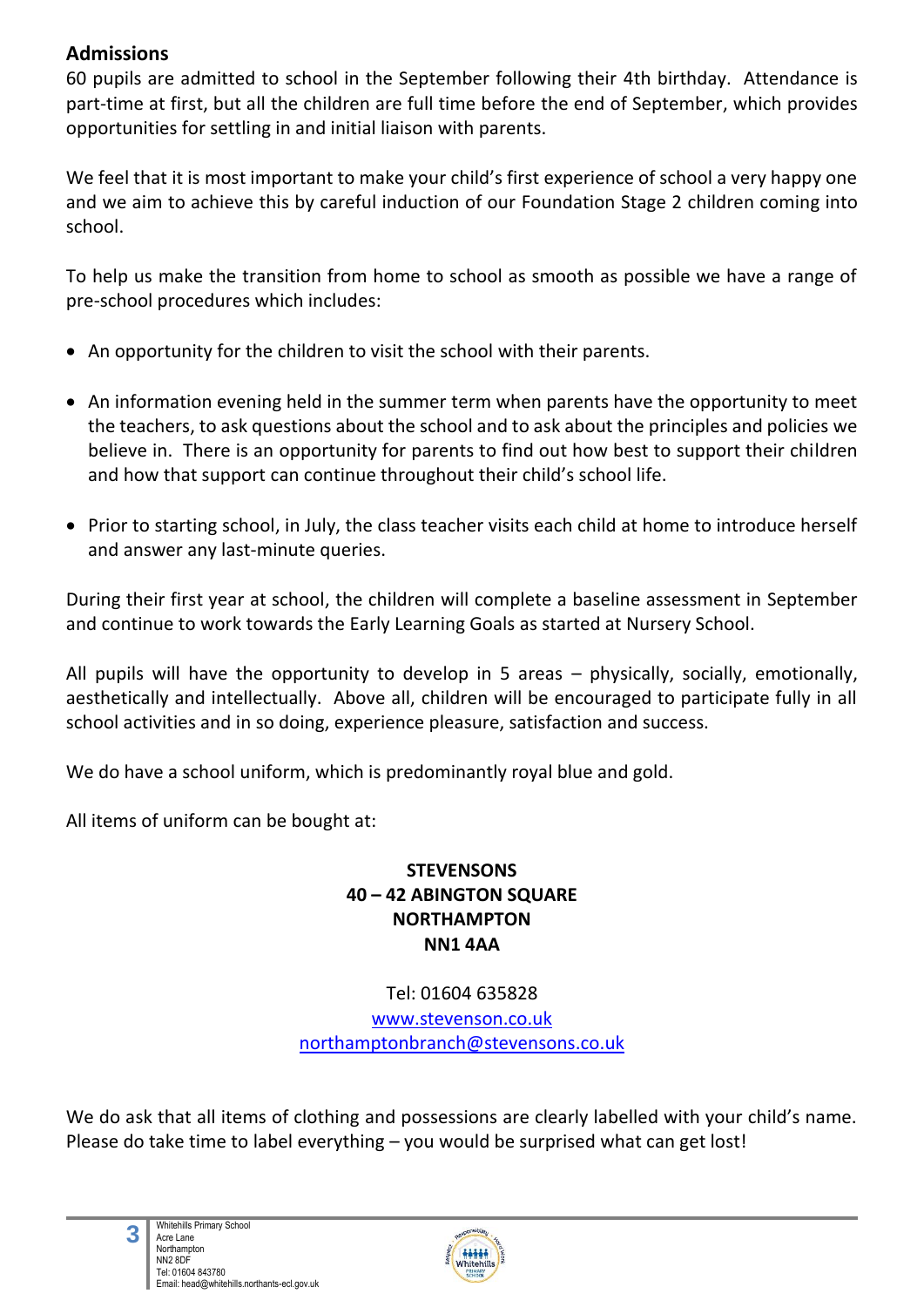#### **School Web Site**

The school has a web site that parents can access easily. Our web address is:

#### <http://www.whitehillsprimary.northants.sch.uk/>

On this site you can read all about the school, check holiday dates and catch up with all our news, and of course, email us with your views and ideas about our school. We also display a range of school policies on the website.

#### **Social Media**

We have a school Facebook page on which we post events and activities, however, we do urge parents not to make enquiries here, but to speak to the class teacher or the school office to answer any queries/concerns you may have.

#### **The Curriculum**

The National Curriculum is taught in accordance with the current legislation. We aim to provide a broad, well-balanced and well-planned curriculum to enable children to feel both challenged and secure in their learning. We believe that we offer a high quality of education, which not only builds on traditional values, but extends with changing expectations and demands.

#### **The CORE Subjects:**

All children from Year 1 onwards are taught the "CORE" subjects. These are:

- Literacy
- Numeracy
- Science
- Religious Education (RE)
- Personal, Health and Social Education (PHSE)
- Computing

#### **The FOUNDATION Subjects:**

- History
- Geography

**4**

- Design and Technology
- Art
- Music
- Physical Education (PE)
- French (from Year 3)

At all times we try to make the curriculum as exciting as possible. Visitors into school are encouraged; poets to enthuse the children; history being brought to life with Egyptian days when the children become Egyptian gods and goddesses for the day; a VE Day celebration to mark the end of WWII and medieval knights also visit us.

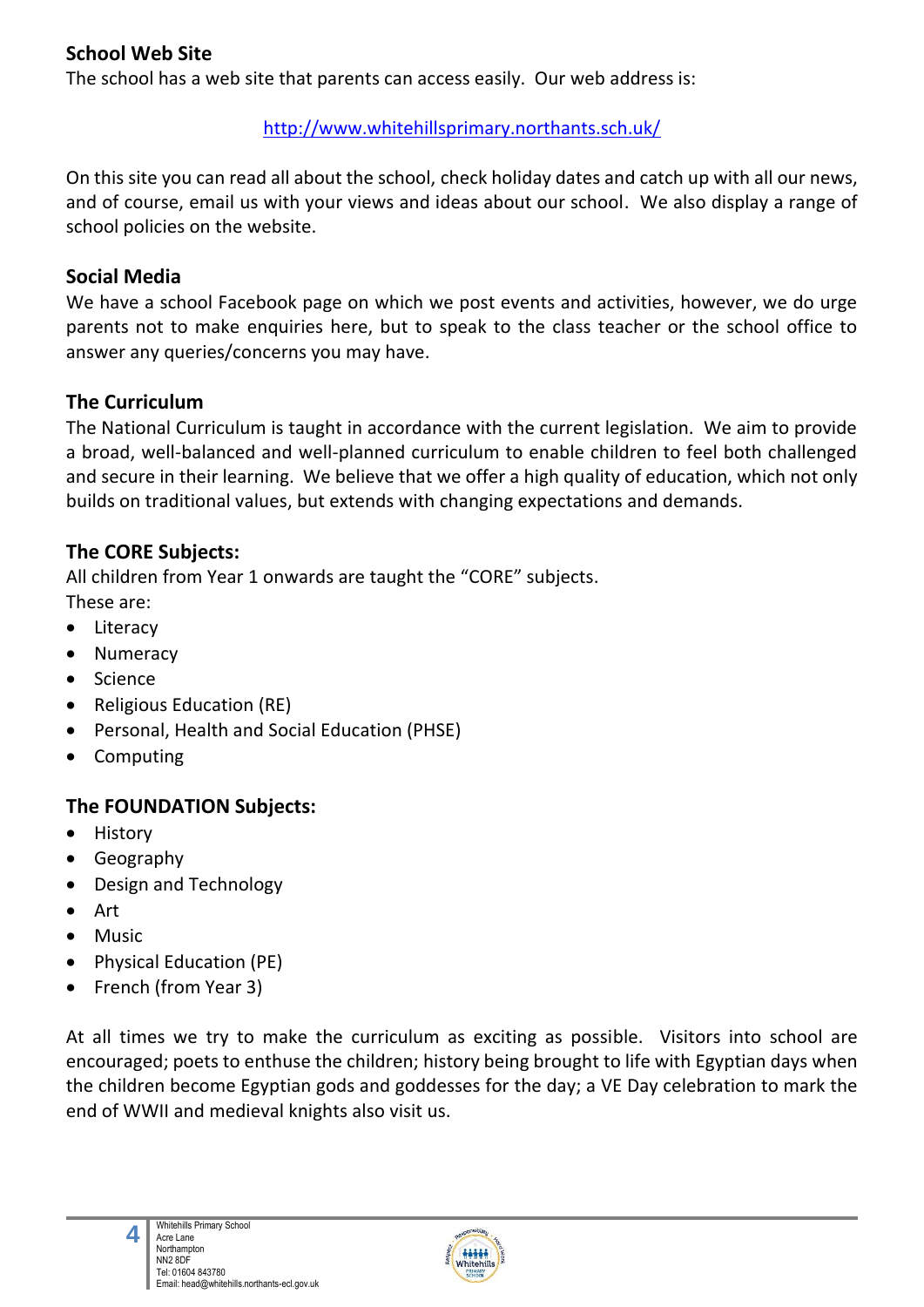We encourage and develop the creative aspects of the curriculum such as drama, art and music. Using peripatetic music staff, there is the opportunity for all children in Key Stage 2 to learn to play the guitar, violin, brass, woodwind instruments and drums.

The children are given the opportunity to develop their physical skills in P.E. with gymnastics, dance, athletics and games being incorporated weekly, and the offer of extra-curricular clubs such as football, netball, basketball, cross country and kick boxing.

It is school policy that no pupil is allowed to wear jewellery during P.E./Games activities. The governors have decided that in the interest of the welfare/health and safety of pupils, Whitehills Primary School does not encourage any child to have body piercings other than earrings, which must be studs. These must be removed for P.E. or not worn on P.E. days.

Apart from religious reasons, we ask that the children do not wear any other jewellery to school although, they may wear watches. However, it may be a good idea to leave these at home on P.E. days.

#### **Homework**

Homework of some kind is given to all our children. The amount differs according to age. In Years  $1 - 4$  children have homework set appropriate to their age. This work becomes more challenging for the older children in Years 5 and 6.

All children are asked to use IT to enhance their homework. There will be regular Maths homework set through Doodle Maths. We also ask that the children read regularly to you, learn spellings, number bonds and times tables.

The curriculum at Whitehills is well structured, versatile and thorough. It is enriched by the professional skills of our teachers. Our aim is never to become complacent but to constantly strive to raise standards, enjoying our work along the way. Our curriculum and our intent can be found on our website.

#### **R.E. and Worship**

Religious Education is a statutory requirement of the National Curriculum.

Our RE teaching follows the Agreed Syllabus for Northamptonshire and we have developed a structured curriculum that offers the opportunity for every child to learn more about Christianity and other world religions and festivals.

Collective worship is held in the school. During the year, each class takes part in an assembly to which the parents of children in that class are invited. Parents should be aware of the provision in the 1944 Education Act allowing for exemption from Religious Education, which states:

*"If the parents of any pupil in attendance at any county school or any voluntary school requests that he be wholly or partly excused from attendance at religious worship and religious instruction in the school then until the request is withdrawn the pupils shall be excused such attendance accordingly"*



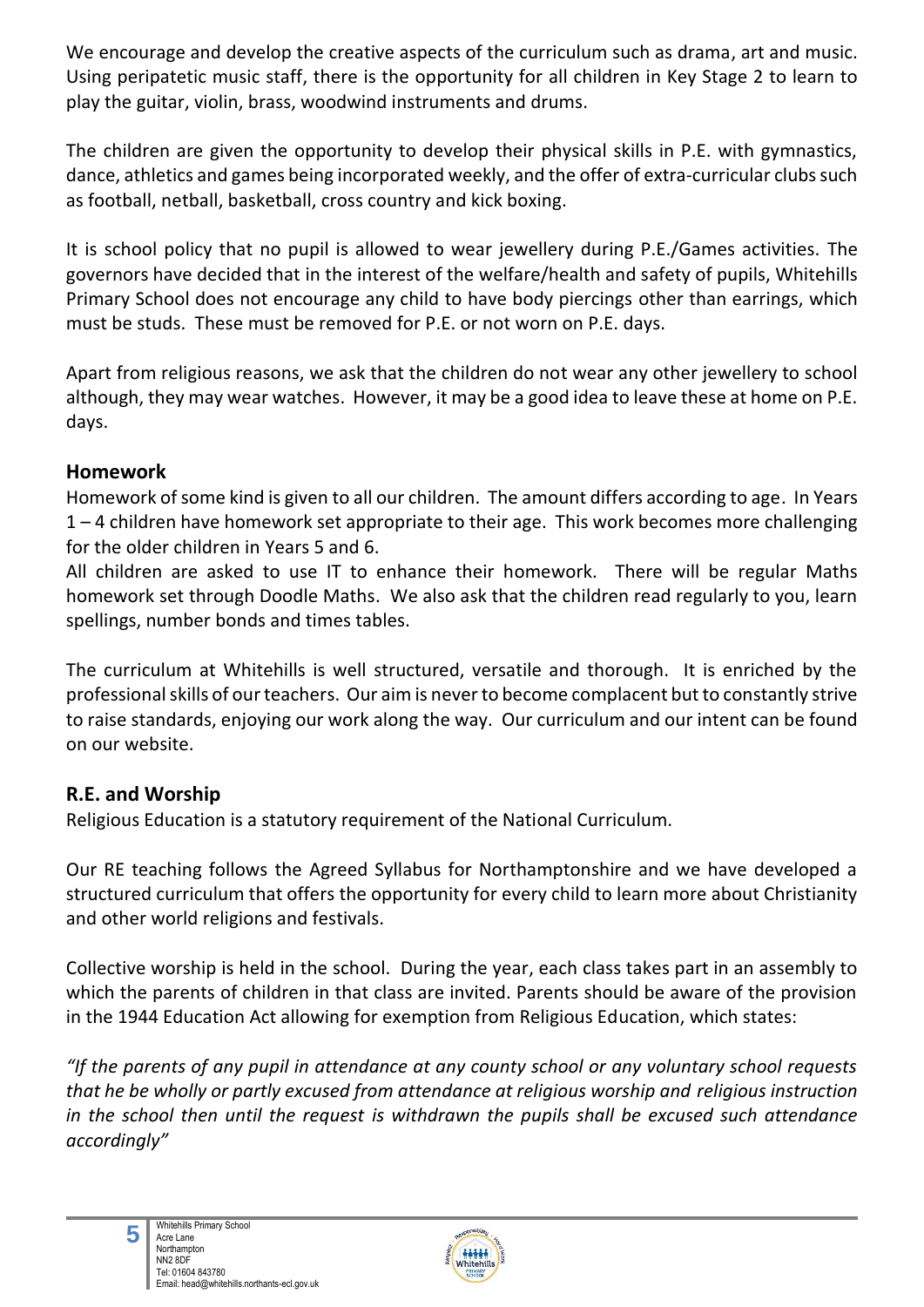## **Personal, Social and Health Education (PSHE)**

Within our integrated curriculum we also look at growth and personal development, relationships with others and personal hygiene. Any questions that arise out of a child's natural curiosity will be answered in a manner that is appropriate to the child's age and within the context in which they arise.

### **Sex and Relationships Education (SRE)**

We also introduce our Key Stage 2 children to the changes that occur during puberty and reproduction. Parents of these children will be fully informed and kept up to date on the content of this programme. Parents will have the opportunity to withdraw their children from all or part of the sex education provided, except that which is required as part of the National Curriculum Science. Parents are invited into school to view the teaching materials we use prior to the programme commencing.

#### **Healthy Eating**

We like to encourage healthy eating at school and therefore, would ask you to refrain from giving the children sweets, pure chocolate or fizzy drinks in their lunch boxes. See lunch box suggestions on page 13. **We are also a nut-free school** and would also ask you to refrain from providing children with food that contains nuts. The school takes part in the government's national fruit scheme where children in Foundation Stage 2 (FS2), Year 1 and Year 2 are entitled to receive a free piece of fruit every day.

#### **We DO NOT allow dogs on the premises – except for guide dogs or therapy dogs.**

#### **Special Educational Needs**

Some children may require extra support during their school life either with learning difficulties or emotional or behavioural difficulties. If a child needs extra support we will always inform parents before drawing up a programme for them. Occasionally, with parental permission, we may call upon help from outside agencies.

The local authority also has services available for children with special educational needs and disabilities known as The Local Offer. Further information on [The Local Offer.](https://www3.northamptonshire.gov.uk/councilservices/children-families-education/send/local-offer/Pages/default.aspx)

#### **Curriculum Enrichment Activities**

At Whitehills, we offer a wide range of extra-curricular activities for the children. These may be educational visits including residential visits for our children in Years 4 and 6, or clubs organised within the school or by the school.

Clubs may include:

**6**

Choir • Gymnastics • Art • Football • Dodgeball • Netball • Basketball • Sports Leaders • Cross Country • Dance • School Councillors • Kick Boxing • First Aid • Gardening • Photography • Forest School

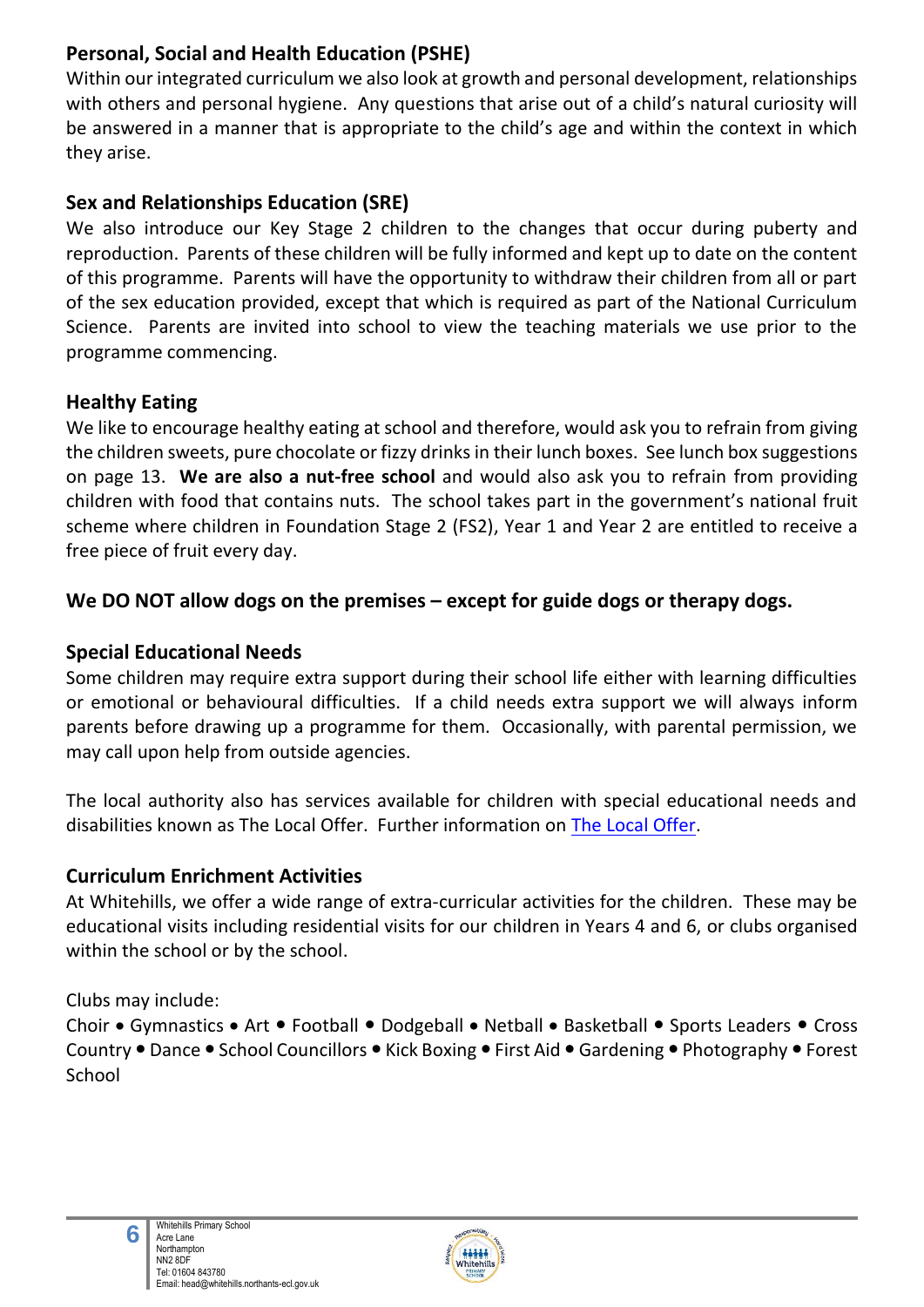## **Other Whole School Activities:**

### • **Mufti days (non-uniform)**

The last Friday in each term is usually our "Mufti Day". Children are allowed to wear clothes not normally worn to school for a small fee. This money goes toward a variety of charities and good causes or to raise funds for school projects. During the course of the year, we may be more adventurous in our mufti wear e.g. Comic Relief day, Children In Need day, when monies raised may go towards other good causes or to raise funds for school projects.

#### • **Supporting Charities**

Whilst we hold fund raising activities for ourselves in order to purchase extra items for the school, we also encourage the children to think of others less fortunate than themselves. We take collections after school productions for a chosen charity; at Harvest Festival we collect food items for the Northampton Food Bank; and we support other local charities such as Northampton Hope Centre. It never ceases to amaze us how generous our families are in supporting these very deserving causes.

## **School Organisation**

The school sessions are as follows:

**Mornings:** 8.55 - 12.00 (Teachers 'meet and greet' parents: 8.50. Doors open for children to enter: 8.50. Registration: 9.00)

**Afternoons:** 1.00 - 3.10 (FS2) 1.00 - 3.15 (Years 1 & 2) 1.00 - 3.20 (Years  $3-6$ )

There is a 15 minute break during the morning.

The school year is split into 6 terms. Each year parents get a list from the school telling them the holiday dates. These will vary from year to year, but there will always be a 2 weeks break at Christmas and approximately six weeks during the summer. Please check for Easter breaks on an annual basis as this is the holiday that will change the most. There are also five staff training days arranged throughout the year.

- If a child is absent from school it is a legal requirement that the school is informed. This can be done by a phone call to school or in person. This should happen on the first day of absence. We ask that it be done before 9.30am please.
- Registers close at 9.15am each morning and if a child is not here, then, they will be recorded as being late in the register. By this time, the classroom doors will be locked and the child must be brought into school via the main entrance and signed into the Arrival/Departure Book so that they can be registered as present.
- At the end of the school year the school publishes absence rates.

**7**

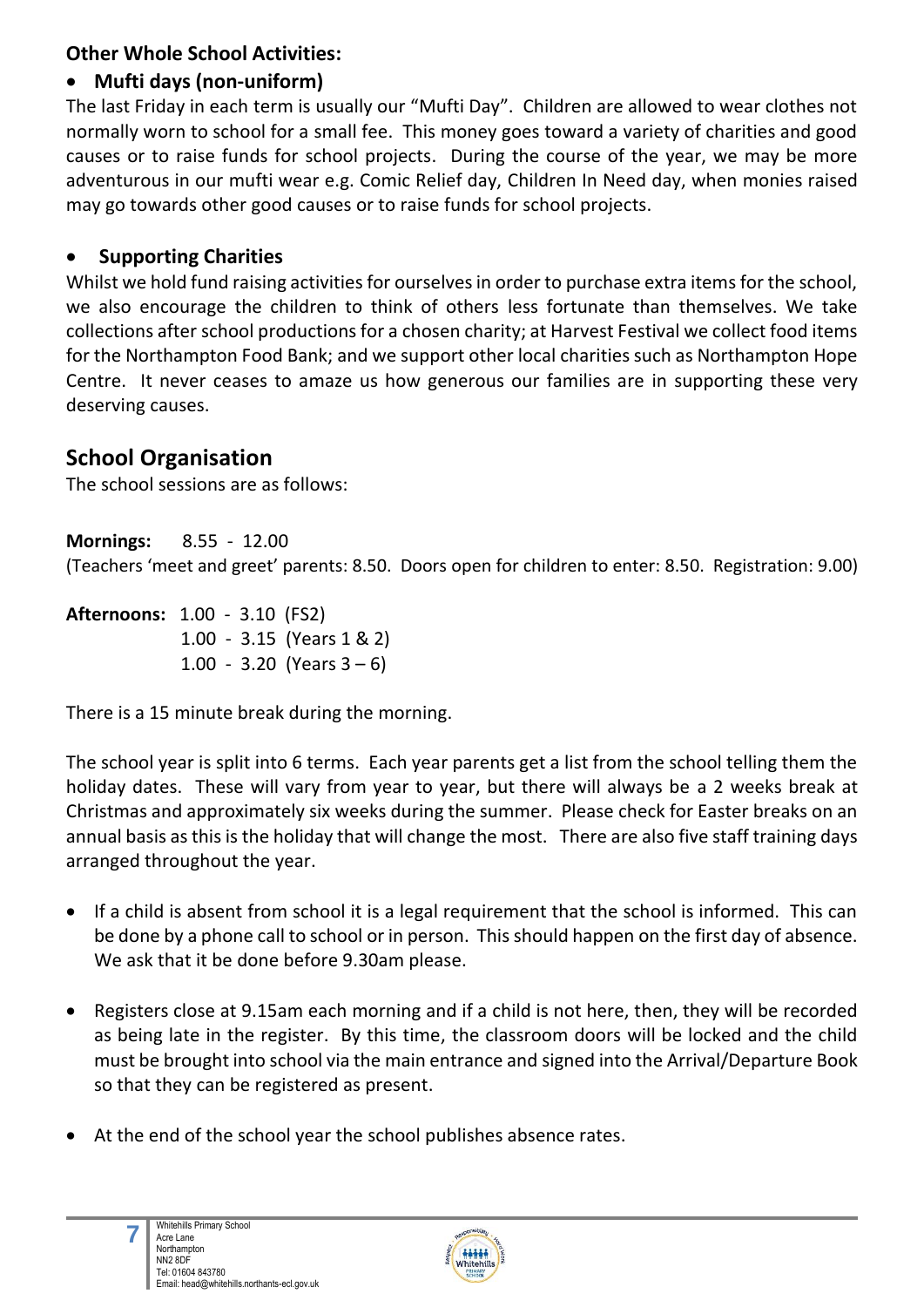- Authorised absence is pupil illness, absence accompanied by either letter or phone call by parents or official school closure. All other authorised leave during term time will only be granted by the Headteacher in exceptional circumstances.
- Unauthorised absence relates to any absence without school knowledge, where there is no written or verbal communication from parents or when the reason is inappropriate.
- If in doubt, the Educational Inclusion Officer will advise.
- Where there is persistent absence / persistent lateness or a number of unauthorised attendances or attendance is below 90%, the school will contact the Education and Inclusion Partnership Team to seek advice. This may result in a meeting with parents and the Headteacher to discuss and resolve any potential barriers with regular attendance.

#### **Additional Expenses**

For certain activities, such as educational visits, visitors into school (such as poets or theatre companies etc.) or where materials are required for a specific project such as design and technology, we may request a voluntary contribution towards the costs. However, no child will be excluded from a visit for financial reasons as the school is able to support families who are in receipt of the following:-

- ⬧ Universal Credit (annual net income of no more than £7,400)
- ⬧ Income Support or Income-based Job Seekers Allowance
- ⬧ Income-based Employment and Support Allowance
- ⬧ Child Tax Credit Only (annual net income of up to £16,190) with no element of Working Tax Credit
- ⬧ Working Tax Credit run-on (paid for four weeks after you stop qualifying)
- ⬧ Support under Part VI of the Immigration and Asylum Act 1999
- ⬧ Guarantee Element of the State Pension Credit

## **Breakfast and After School Clubs**

Jack-in-the-Box runs between 3.15pm and 5.45pm daily, and also provides a breakfast facility from 8.00 to 8.50am. This club offers the children a caring and safe environment where they have fun and are able to take part in a variety of activities. Charges are £4.00 for the breakfast session and £8.00 for the after school session. The club can be used as and when, to suit individual needs. As this club is organised by an independent provider, a place can be booked for your child by contacting Maureen or Graham directly on 07981 029497.

### **The Governing Body**

The Governing Body consists of the Headteacher, representatives of the school staff, parents, the local community and the local authority.

The full Governing Body meets regularly to discuss a wide range of issues facing the school. It works in partnership with the Headteacher to ensure that any decisions made are for the benefit of the whole school and the well-being of the children.

The Governors also belong to two other committees that meet to discuss finance and personnel, health, safety and premises.

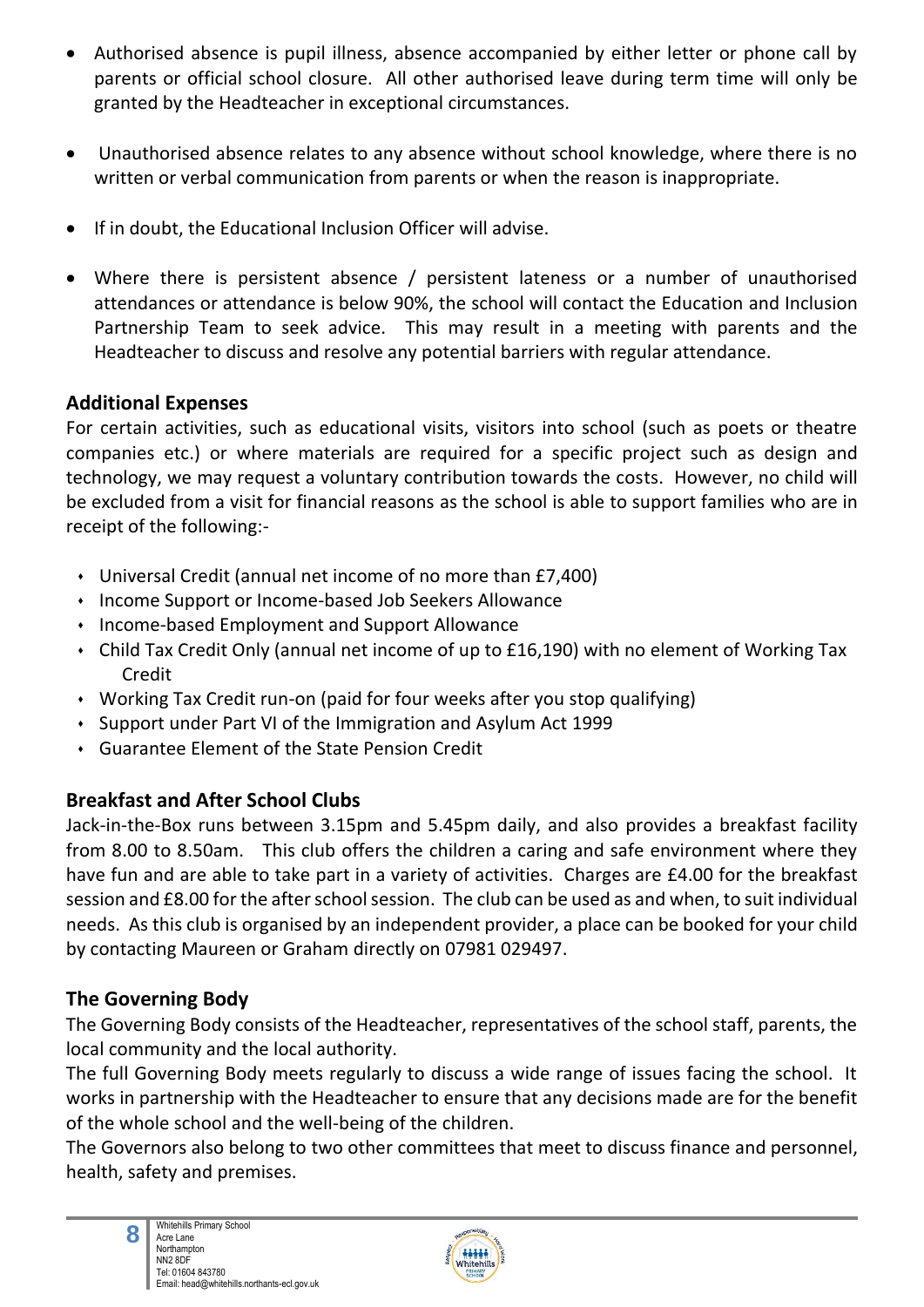#### **School Performance**

General information about the school performance can be found on the [Department for](https://www.compare-school-performance.service.gov.uk/school/121926/whitehills-primary-school/primary) [Education](https://www.compare-school-performance.service.gov.uk/school/121926/whitehills-primary-school/primary) website.

You can also visit the Ofsted site and view our [Ofsted report.](https://reports.ofsted.gov.uk/provider/21/121926)

A link to the DfE website can also be found on our school website.

#### **School Council**

We have a thriving school council who are involved with improving the life of the school. Representatives are elected from classes across the school from years 1-6.

### **Friends of Whitehills School (FOWS)**

Currently, this consists of a dedicated band of very willing and enthusiastic parents and staff who strive to promote social and fund-raising activities for the benefit of the school community. Money raised at these events goes toward the purchasing of additional equipment for school or towards larger projects. Any parent is welcome to join FOWS – please enquire at the school office. Further details can be found on our website or the Friends of Whitehills Facebook page.

#### **Our Family Link Worker**

The aim of the Family Link Worker is to provide a link between the school and parents. Our Family Link Worker is Jo Currell. She is available to help parents with matters of family well-being. Should you have any concerns and wish to speak to her, please contact the school office.

#### **Complaints Procedure**

If a parent has a complaint, it is the policy of the school to deal with the matter as soon as possible in the interest of the child. Usually, a complaint regarding the teaching of the curriculum can be dealt with by going directly to the child's class teacher. If a parent cannot get a satisfactory answer to the problem, or the complaint is more serious, then, it must be brought to the Headteacher. If a resolution still cannot be made, the school Governors must be informed, and finally the local authority.

#### **Access to Information**

Parents have the right, by law, to request any information regarding the curriculum, school policies and organisation. These can be found by visiting our website:

#### [www.whitehillsprimary.northants.sch.uk](http://www.whitehillsprimary.northants.sch.uk/)

They also have the rights of access to their child's educational records. Reasonable written notice should be given when access is required.

#### **Our School Nurse**

The school nurse is available to give advice on a wide range of health issues regarding your child/children and she supports the staff in the planning of our Health Education programme. During a child's time in school, the school nurse and her team carry out a variety of health screening checks. In addition, parents or teachers can raise any concerns at any time. The school nurse is based at the 0 – 19 Public Health Nursing Service and can be contacted on:

#### 0300 1111022 option 4 or<https://www.nhft.nhs.uk/0-19>



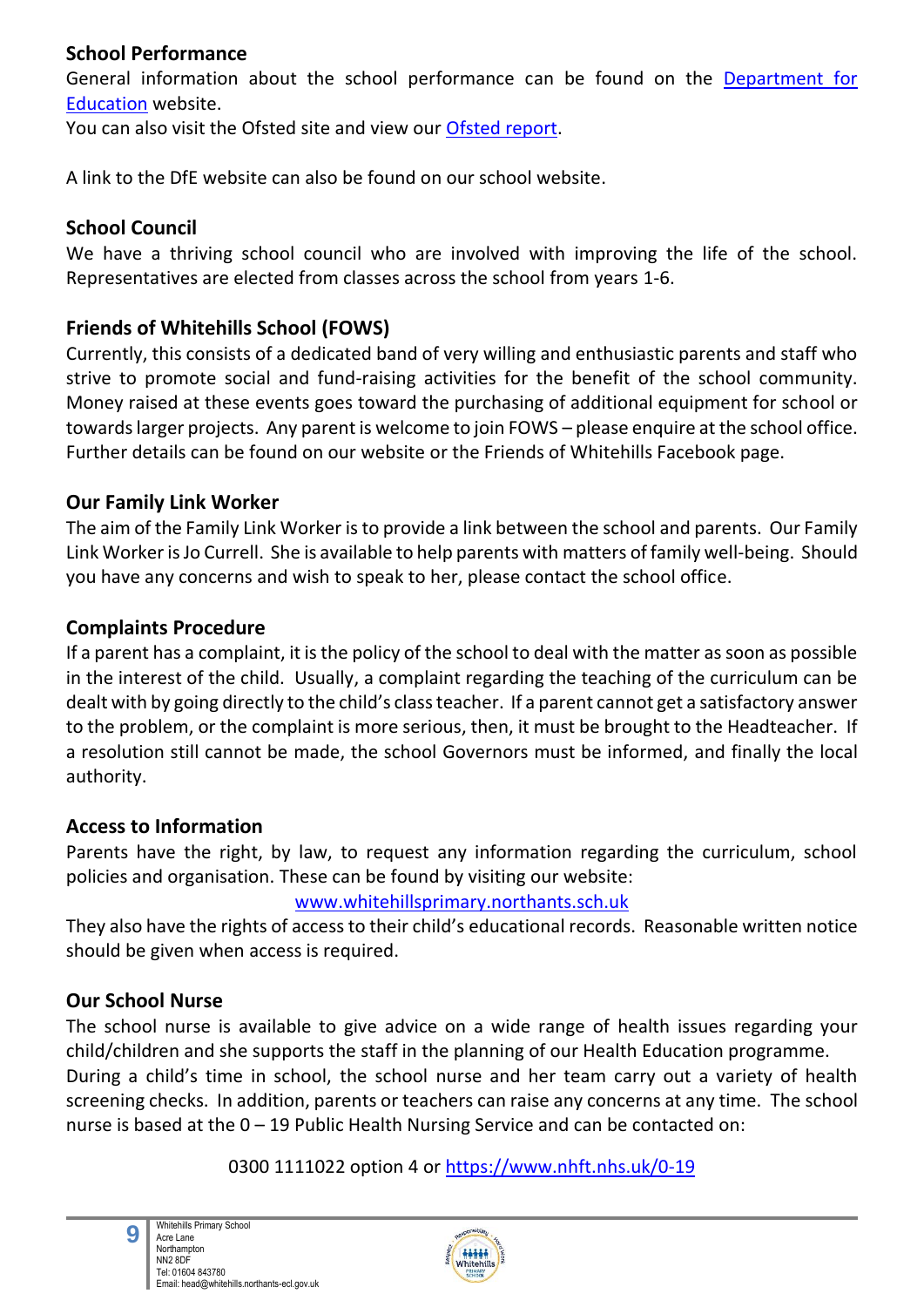### **Accidents and Emergencies**

- If a child becomes ill at school, parents/carers are contacted. The child is cared for until parents can collect them. The school has qualified first aiders who can administer first aid for minor injuries. In the event of severe injury, the parents are contacted and the child can usually be taken to hospital by parents. If parents cannot be contacted in an emergency the school will make arrangement to transport the child to hospital.
	- A child with an illness that might require regular medication or special diet is catered for providing that the school is aware of the nature of the illness after discussion with parents.
	- The school can administer medicines, such as antibiotics, providing the parents have signed a consent form available from the school office. Medication is dispensed at lunchtimes only.
	- The school has a policy for dealing with asthma, a copy of which is also available from the school office.

#### **FOR SAFEGUARDING PURPOSES, PLEASE ENSURE THAT CHANGE OF CONTACT NUMBERS ARE GIVEN TO THE SCHOOL OFFICE IMMEDIATELY**

#### **Developing and Managing Behaviour**

Discipline is a key feature of school life about which there should be clear, shared understanding between Headteacher, all staff, parents, governors and children.

At Whitehills Primary School, we believe that children choose to behave in a way that can be positive or negative. There is always an underlying cause for all choices in behaviour and in order to develop and improve behaviour, it is necessary to understand these causes.

The principles we use are:

- Always focus on what is going well
- Give plenty of praise where appropriate
- Focus on the positive and negative choices of behaviour made by a child and do not label the child as good/bad, nice/naughty
- Draw attention to good behaviour
- Give clear and regular reminders of what is expected
- "Teach" good behaviour calmly
- Set an example ourselves, whether in dress, manner, voice, courtesy or care

#### **Rules**

Our rules are designed to improve the overall behaviour of all children and adults in school. They have been designed in collaboration with children, parents, adults in school and governors. Further details can be found in our Behaviour and Relationships policy.

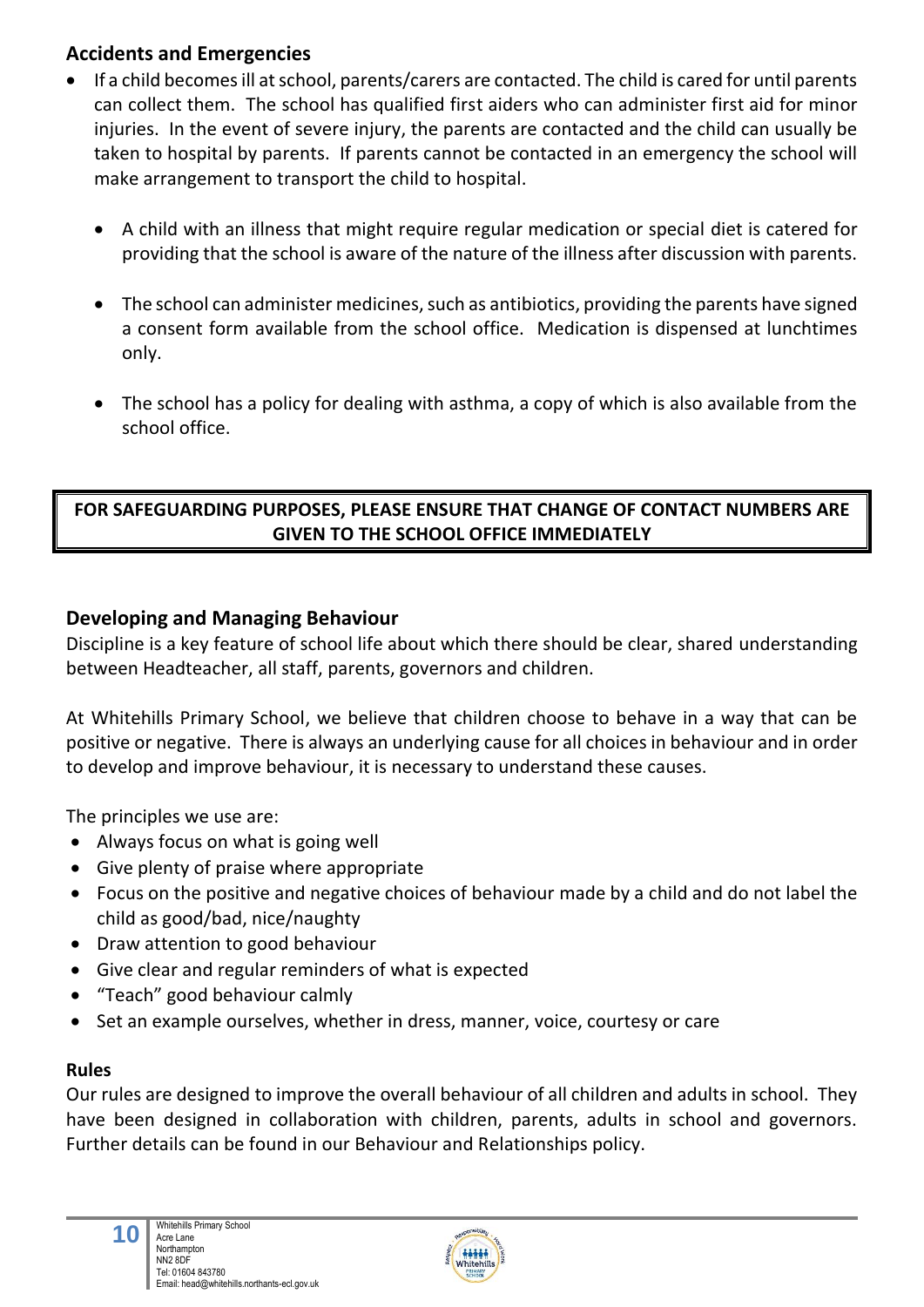#### **Rewards**

A reward must have value for a child. The rewards we use are:

- Praise
- Acknowledgement by other members of staff
- Worker of the Week
- Core Value Tokens

#### **Consequences**

A consequence will be used when a child makes a negative choice of behaviour. The consequence will always be linked to the choice of behaviour the child has made. Consequences are used occasionally and sparingly as we believe the use of praise should be frequent and prevalent for positive choices of behaviour. The consequences we use are:

- A warning may be issued and the required behaviour reiterated
- Moving a child away from where they are working/playing and, if outside, to walk with an adult
- Time-out to be used where a child needs time to become calm and reflect on their choice of behaviour
- Loss of playtime at break or lunch
- Work in another class
- Loss of privileges
- Referral to member of the Senior Leadership Team
- Behaviour log
- Referral to the Headteacher
- A fixed term exclusion
- Permanent exclusion

#### **Policies**

Whitehills Primary School is committed to ensuring the welfare and safety of all children in school. All Northamptonshire schools, including Whitehills, follow the Northamptonshire Safeguarding Children Board Inter-Agency Procedures. The school will, in most circumstances, endeavour to discuss all concerns with parents about their child(ren). However, there may exceptional circumstances when the school will discuss concerns with social care and/or the police without parental knowledge (in accordance with child protection procedures). The school will, of course, always aim to maintain a positive relationship with all parents. The school's child protection policy is available on request and on our website.

Incidents of bullying in this school are rare. However, parents who are concerned that their child might be being bullied, should contact their child's class teacher immediately.

Parents are actively encouraged to support the school's anti-bullying policy. This and other school policies are available to you from the school office or you can view them on the school website:

[www.whitehillsprimary.northants.sch.uk](http://www.whitehillsprimary.northants.sch.uk/)

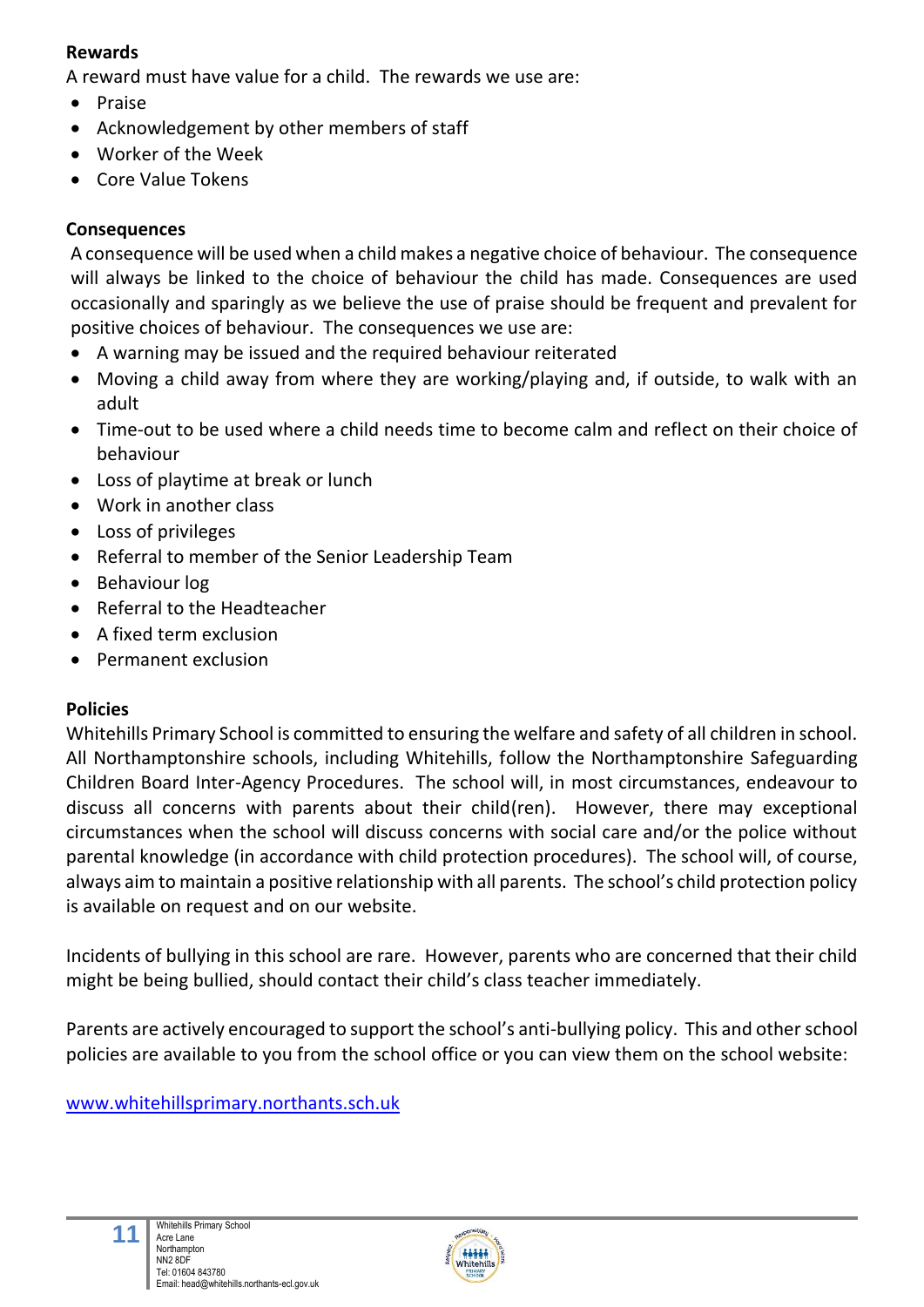The whole school team contributes enormously to the success at Whitehills Primary School. It is a happy school. It has been said on many occasions that it is a large school with a small school feel and this is what we aim to continue. Everyone here has the opportunity to flourish …… staff and pupils alike! We are very thorough in our curriculum planning and have clear objectives in both lessons and whole school initiatives. However, we also encourage and value spontaneity, fun and laughter as well. We continue to develop well-being provision for both our children and staff.

#### **Lunchtime Arrangements**

Lunchtime is taken between 12.00pm and 1.00pm. Parents of children in Foundation Stage 2, Year 1 and Year 2 have the opportunity to order a hot or cold meal from Kingswood Catering for their child at no cost or provide them with a packed lunch.

Our hot meals are provided by [Kingswood Catering.](https://www.kingswoodcatering.co.uk/) Parents must register and order with Kingswood Catering even if they are receiving a meal for which payment has already been made, i.e. Free School Meals and Infant Free Meals.

For parents of children in Years 3, 4, 5 and 6, who would like to order a hot or cold lunch, meals can be ordered a week in advance on the preceding Wednesday, by registering and paying online.

The school receives a Pupil Premium payment for children whose parents are in receipt of the following:

- Universal Credit (annual net income of no more than £7,400)
- Income Support or Income-based Job Seekers Allowance
- Income-based Employment and Support Allowance
- Child Tax Credit Only (annual net income of up to £16,190) with no element of Working Tax Credit
- Working Tax Credit run-on (paid for four weeks after you stop qualifying)
- Support under Part VI of the Immigration and Asylum Act 1999
- Guarantee Element of the State Pension Credit

Further information on eligibility and details on how to make a claim for free school meals can be found on the [West Northamptonshire Council](https://www.northamptonshire.gov.uk/councilservices/children-families-education/schools-and-education/Pages/free-school-meals.aspx) website.

Alongside a free meal each day, children will also receive:

- Free trips and residential visits
- Free music tuition
- Free school milk
- A £50 voucher for the Stevensons' shop to purchase a uniform (one per child per year)
- 1:1 tuition as necessary
- Opportunity to participate in extra-curricular clubs
- Jack-in-the-Box wrap-around care, if required

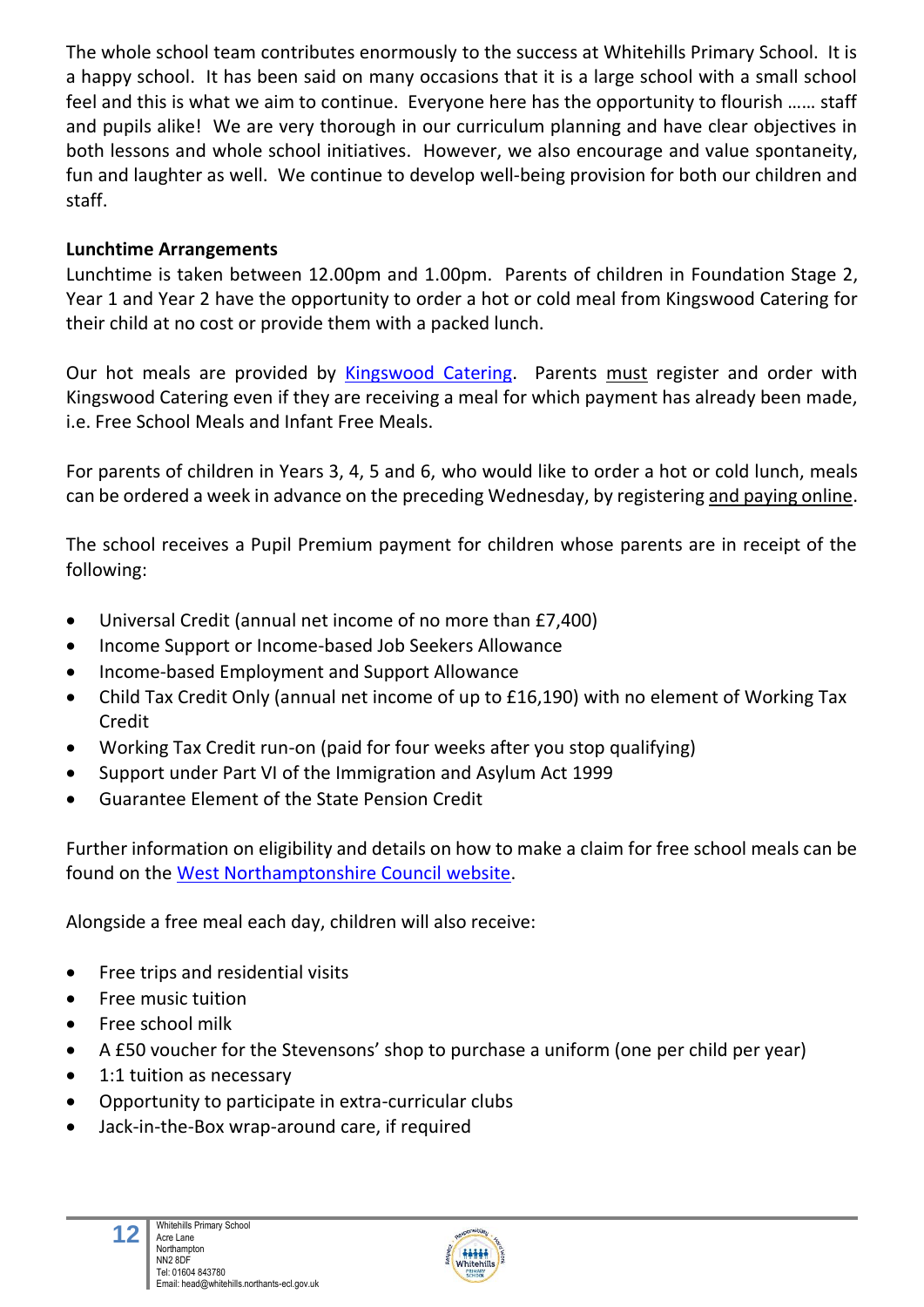# **Healthy Lunchbox Ideas**

**1. Drink**

Bottle of water Sugar free squash Fruit juice NO fizzy drinks, NO cans of drink, NO hot drinks

#### **2. Food Groups**

Try to get one of each of the following food groups in your child's lunchbox each day:

**Fruit/Vegetables** – small pot/containers of fruit or dried fruit, vegetable sticks or cherry tomatoes

**Carbohydrates** – sandwich OR pitta bread, crackers, bagels, cheese scones, slice of pizza, pasta, rice

**Meat/Fish** – tuna, chicken, ham OR eggs, cheese

**Dairy Foods** – yogurt, fromage frais OR cheese dippers, cheese strings

Try to keep other foods to a minimum; they are all part of a balanced diet, but in moderation:

**Fatty /Sugary foods** – NO sweets or chocolate bars (e.g. Mars etc.)

**Nuts** – NO food or drink containing nuts. Some chocolate spreads contain nuts – please check.

**Crisps** – choose lower fat options e.g. corn sticks, Quavers, Skips, French Fries OR alternatives – breadsticks, pretzels.

**Chocolate Biscuits** – occasionally, use alternatives e.g. cereal bars, Winders – high sugar, but lower in fat.

**REMEMBER: Don't give your child too much!**

## **WE ARE A NUT-FREE SCHOOL**